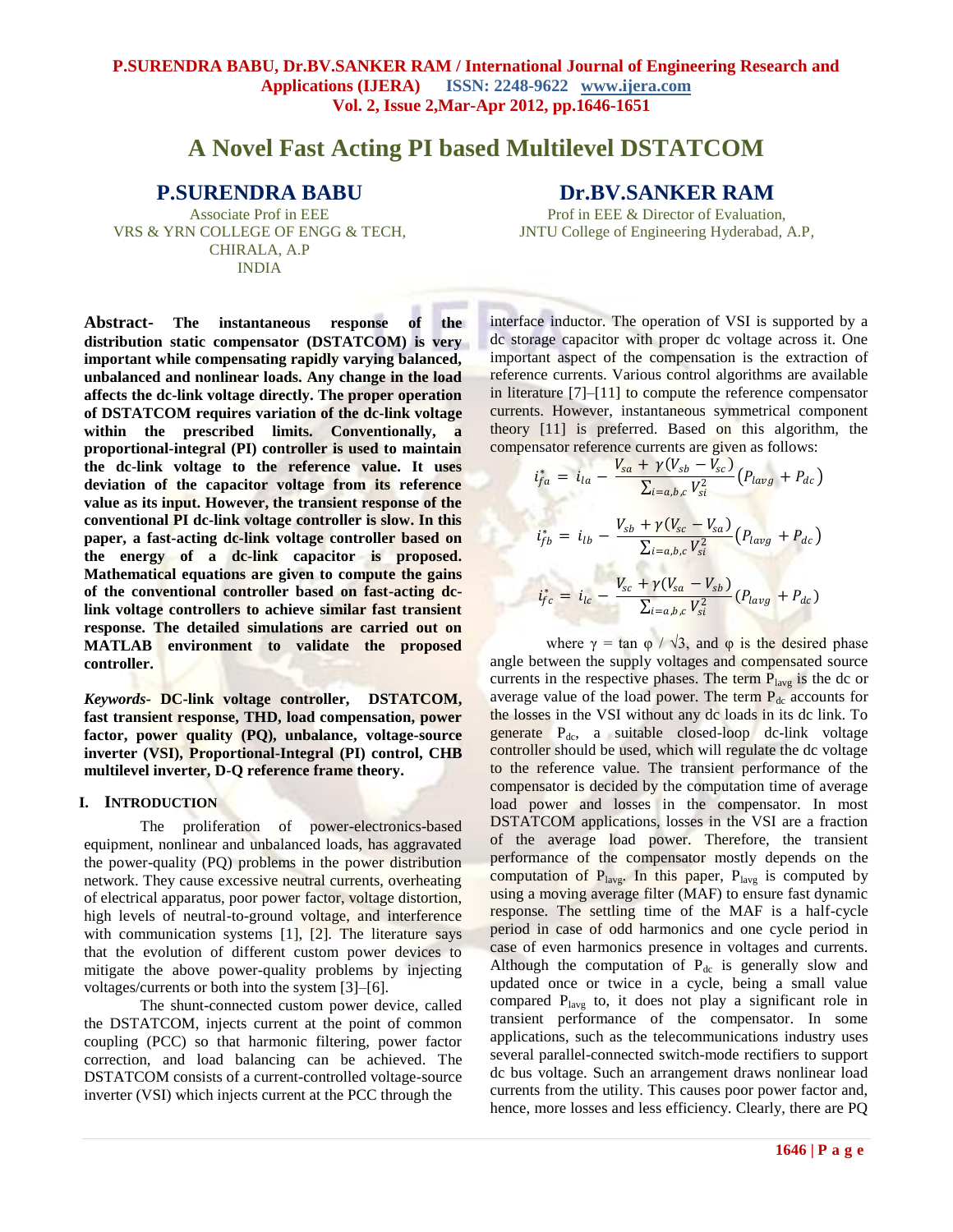issues, such as unbalance, poor power factor, and harmonics produced by telecom equipment in power distribution networks. Therefore, the functionalities of the conventional DSTATCOM should be increased to mitigate the aforementioned PQ problems and to supply the dc loads from its dc link as well. The load sharing by the ac and dc bus depends upon the design and the rating of the VSI. Here, there are two important issues. The first one is the regulation of the dc-link voltage within prescribed limits under transient load conditions. The second one is the settling time of the dc–link voltage controller. Conventionally, a PI controller is used to maintain the dclink voltage. It uses the deviation of the capacitor voltage from its reference value as its input. However, the transient response of the conventional dc-link voltage controllers is slow, especially in applications where the load changes rapidly. Some work related to dc-link voltage controllers and their stability is reported in [16]–[20]. In this paper, a fast-acting dc-link voltage controller based on the dc-link capacitor energy is proposed. The detailed modeling and simulation verifications are carried out by using MATLAB environment to prove the efficacy of this fast-acting dc-link voltage controller. There is no systematic procedure to design the gains of the conventional PI controller used to regulate the dc-link voltage of the DSTATCOM. But some, mathematical equations are given to design the gains of the conventional controller based on the fast-acting dc-link voltage controllers to achieve similar fast transient response.

#### **II.DESIGN OF MULTILEVEL BASED DSTATCOM**

#### *A. Principle of DSTATCOM*

A D-STATCOM (Distribution Static Compensator), which is schematically depicted in Figure-1, consists of a two-level Voltage Source Converter (VSC), a dc energy storage device, a coupling transformer connected in shunt to the distribution network through a coupling transformer. The VSC converts the dc voltage across the storage device into a set of three-phase ac output voltages. These voltages are in phase and coupled with the ac system through the reactance of the coupling transformer. Suitable adjustment of the phase and magnitude of the D-STATCOM output voltages allows effective control of active and reactive power exchanges between the DSTATCOM and the ac system. Such configuration allows the device to absorb or generate controllable active and reactive power.



Figure – 1 Schematic Diagram of a DSTATCOM

The VSC connected in shunt with the ac system provides a multifunctional topology which can be used for up to three quite distinct purposes:

1. Voltage regulation and compensation of reactive power;

- 2. Correction of power factor
- 3. Elimination of current harmonics.

Here, such device is employed to provide continuous voltage regulation using an indirectly controlled converter. As shown in Figure-1 the shunt injected current  $I_{sh}$  corrects the voltage sag by adjusting the voltage drop across the system impedance  $Z_{th}$ . The value of  $I_{sh}$  can be controlled by adjusting the output voltage of the converter. The shunt injected current Ish can be written as,

$$
I_{sh} = I_L - I_S = I_L - (V_{th} - V_L) / Z_{th}
$$
 (1)

$$
I_{sh} / \underline{\eta} = I_L / \underline{\ } \cdot \theta \tag{2}
$$

The complex power injection of the D-STATCOM can be expressed as,

$$
S_{sh} = V_L I_{sh}^* \tag{3}
$$

It may be mentioned that the effectiveness of the DSTATCOM in correcting voltage sag depends on the value of  $Z_{th}$  or fault level of the load bus. When the shunt injected current  $I_{sh}$  is kept in quadrature with  $V_L$ , the desired voltage correction can be achieved without injecting any active power into the system. On the other hand, when the value of  $I_{sh}$  is minimized, the same voltage correction can be achieved with minimum apparent power injection into the system.

#### *B. Control for Harmonics Compensation*

The Modified Synchronous Frame method is presented in [7]. It is called the instantaneous current component (id-iq) method. This is similar to the Synchrous Reference Frame theory (SRF) method. The transformation angle is now obtained with the voltages of the ac network. The major difference is that, due to voltage harmonics and imbalance, the speed of the reference frame is no longer constant. It varies instantaneously depending of the waveform of the 3-phase voltage system. In this method the compensating currents are obtained from the instantaneous active and reactive current components of the nonlinear load. In the same way, the mains voltages V (a,b,c) and the available currents i<sub>l</sub> (a,b,c) in  $\alpha$ - $\beta$  components must be calculated as given by (4), where C is Clarke Transformation Matrix. However, the load current components are derived from a SRF based on the Park transformation, where "θ" represents the instantaneous voltage vector angle (5).

$$
\begin{bmatrix} I_{l\alpha} \\ I_{l\beta} \end{bmatrix} = [C] \begin{bmatrix} I_{l\alpha} \\ I_{l\alpha} \\ I_{l\alpha} \end{bmatrix}
$$
 (4)

$$
\begin{bmatrix} I_{ld} \\ I_{lq} \end{bmatrix} = \begin{bmatrix} \cos\theta & \sin\theta \\ -\sin\theta & \cos\theta \end{bmatrix} \begin{bmatrix} I_{l\alpha} \\ I_{l\beta} \end{bmatrix}, \theta = \tan^{-1} \frac{v_\beta}{v_\alpha} \tag{5}
$$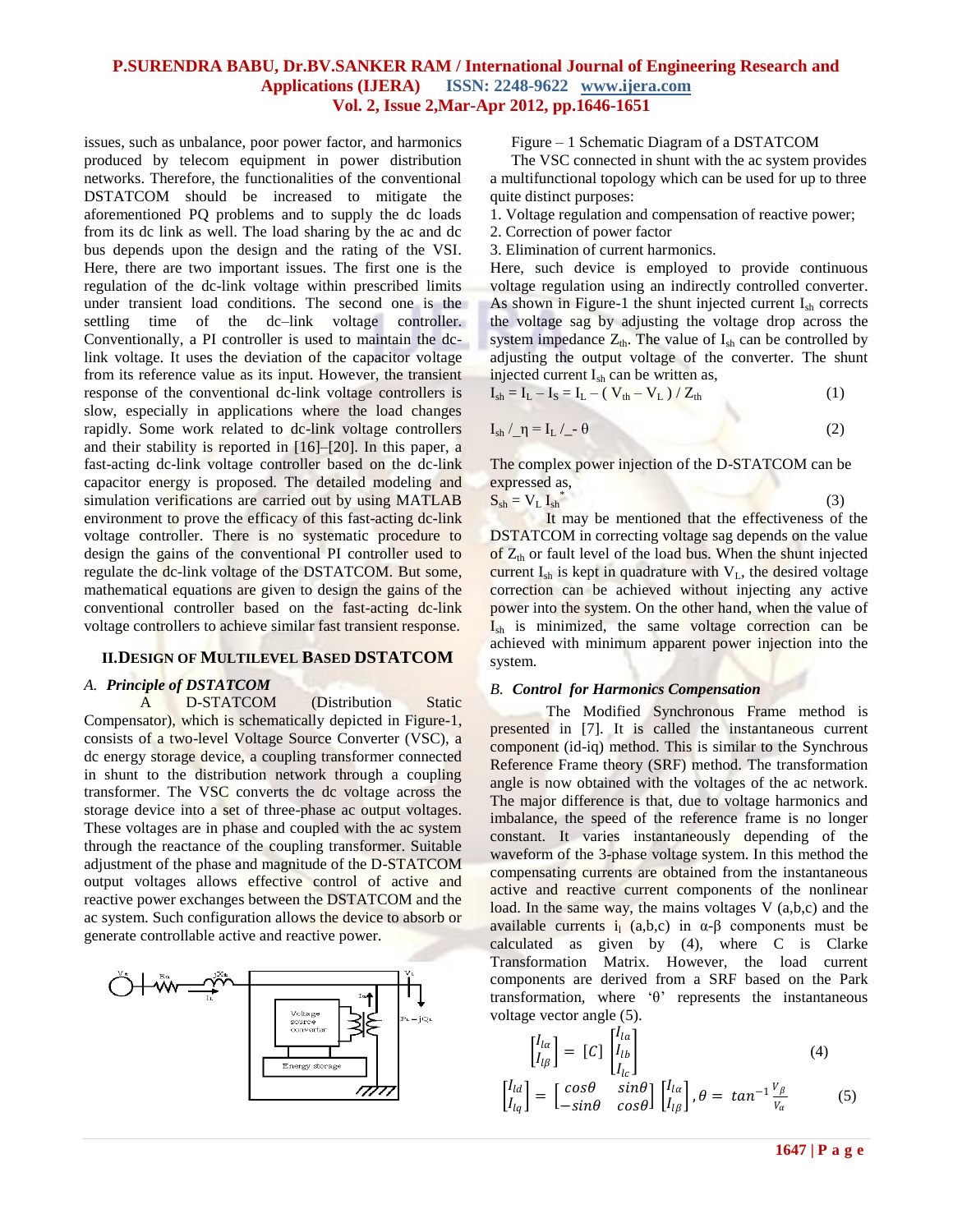

Figure-2 Block diagram of SRF method

Figure-2 shows the block diagram SRF method. Under balanced and sinusoidal voltage conditions angle  $\theta$  is a uniformly increasing function of time. This transformation angle is sensitive to voltage harmonics and unbalance; therefore dθ/dt may not be constant over a mains period. With transformation given below the direct voltage component .

# **III. DC-LINK VOLTAGE CONTROLLERS**

The sudden removal of load would result in an increase in the dc-link voltage above the reference value, whereas a sudden increase in load would reduce the dc-link voltage below its reference value. As mentioned before, the source supplies an unbalanced nonlinear ac load directly and a dc load through the dc link of the DSTATCOM, as shown in figure-1. Due to transients on the load side, the dc bus voltage is significantly affected. To regulate this dc-link voltage, closed-loop controllers are used. The proportionalintegral-derivative (PID) control provides a generic and efficient solution to many control problems. The control signal from PID controller to regulate dc link voltage is expressed as

$$
U_c = K_p (V_{dc\,ref} - V_{dc}) + K_i \int (V_{dc\,ref} - V_{dc}) dt + K d/dt (Vdc\,ref - Vdc)
$$
 (7)

In (7),  $K_p$ , Ki and  $K_d$  are proportional, integral, and derivative gains of the PID controller, respectively. The proportional term provides overall control action proportional to the error signal. An increase in proportional controller gain  $(K_p)$  reduces rise time and steady-state error but increases the overshoot and settling time. An increase in integral gain  $(K_i)$  reduces steady state error but increases overshoot and settling time. Increasing derivative gain  $(K_d)$ will lead to improved stability. However, practitioners have often found that the derivative term can behave against anticipatory action in case of transport delay. A cumbersome trial-and-error method to tune its parameters made many practitioners switch off or even exclude the derivative term [31], [32]. Therefore, the description of conventional and the proposed fast-acting dc-link voltage controllers using PI controllers are given in the following subsections.

#### *A. Conventional DC-Link Voltage Controller*

The conventional PI controller used for maintaining the dc-link voltage is shown in figure-6. To maintain the dc-link voltage at the reference value, the dclink capacitor needs a certain amount of real power, which is proportional to the difference between the actual and reference voltages. The power required by the capacitor can be expressed as follows:

$$
P_{dc} = K_p (V_{dc \text{ ref}} - V_{dc}) + K_i \int (V_{dc \text{ ref}} - V_{dc}) dt
$$
 (8)



Figure-6 Schematic diagram of the conventional dc-link voltage controller



Figure-7 Schematic diagram of the fast-acting dc-link voltage controller

The dc-link capacitor has slow dynamics compared to the compensator, since the capacitor voltage is sampled at every zero crossing of phase supply voltage. The sampling can also be performed at a quarter cycles depending upon the symmetry of the dc-link voltage waveform. The drawback of this conventional controller is that its transient response is slow, especially for fast-changing loads. Also, the design of PI controller parameters is quite difficult for a complex system and, hence, these parameters are chosen by trial and error. Moreover, the dynamic response during the transients is totally dependent on the values of  $K_p$ , and  $K_i$ , when  $P_{dc}$  is comparable to  $P_{\text{layer}}$ .

#### *B. Fast-Acting DC Link Voltage Controller*

To overcome the disadvantages of the aforementioned controller, an energy-based dc-link voltage controller is proposed. The energy required by the dc-link capacitor ( $W_{dc}$ ) to charge from actual voltage ( $V_{dc}$ ) to the reference value  $(V_{dc\ ref})$  can be computed as

$$
W_{dc} = \frac{1}{2} C_{dc} \left( V_{dc}^2 \, r_{ef} - V_{dc}^2 \right) \tag{9}
$$

In general, the dc-link capacitor voltage has ripples with double frequency, that of the supply frequency. The dc power  $(P_{dc})$  required by the dc-link capacitor is given as

$$
P'_{dc} = \frac{W_{dc}}{T_c} = \frac{1}{2T_c} C_{dc} (V_{dc}^2_{ref} - V_{dc}^2)
$$
 (10)

the  $T_c$   $2T_c$  and  $2T_c$  and  $2T_c$  and  $2T_c$  and  $2T_c$  are  $2T_c$  and  $2T_c$  are  $2T_c$  and  $2T_c$  are  $2T_c$  and  $2T_c$  are  $2T_c$  and  $2T_c$  are  $2T_c$  and  $2T_c$  are  $2T_c$  and  $2T_c$  are  $2T_c$  and  $2T_c$  are  $2T_c$  and  $2T_c$  are  $2$ voltage. Some control schemes have been reported in [33] and [34]. However, due to the lack of integral term, there is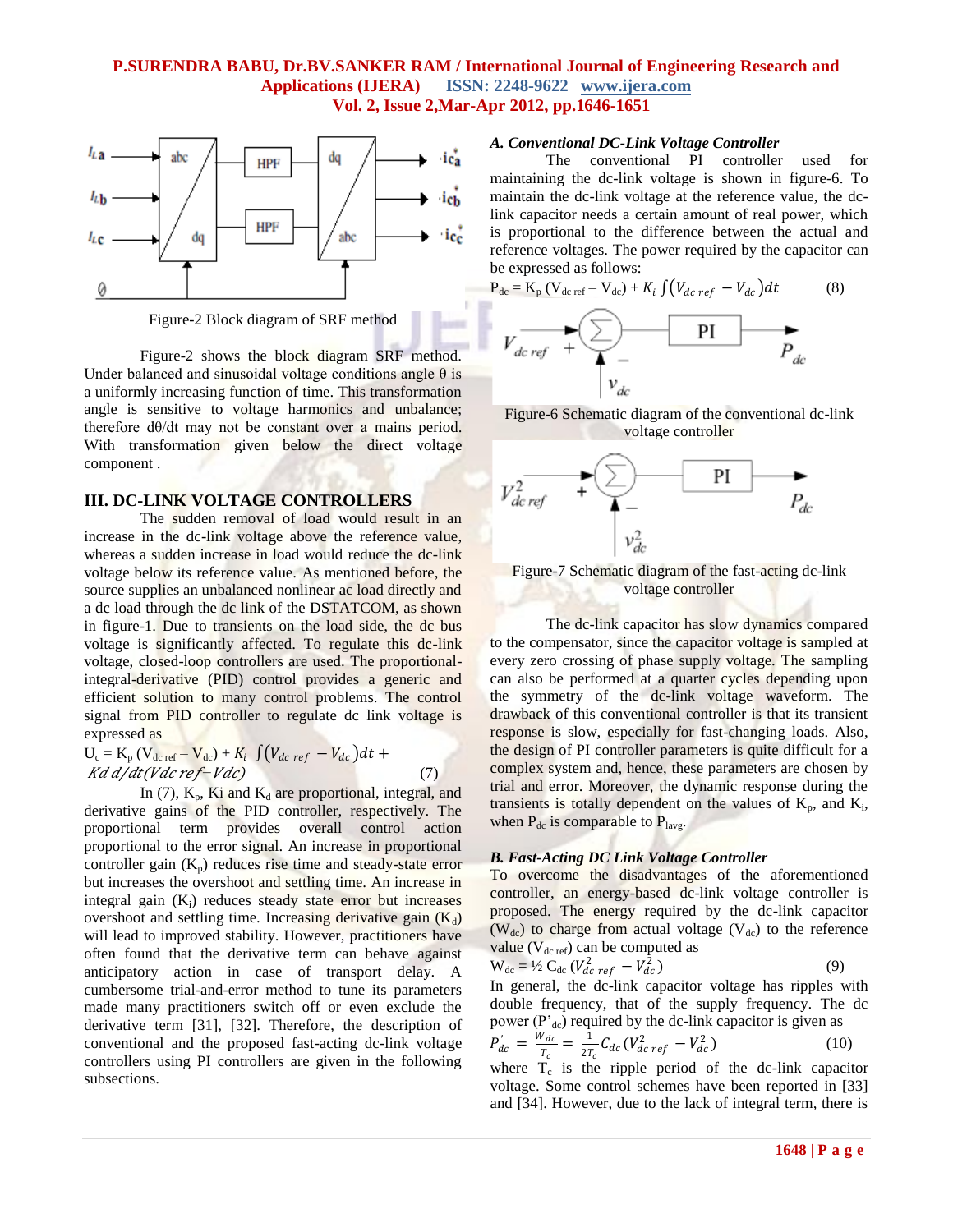a steady-state error while compensating the combined ac and dc loads. This is eliminated by including an integral term. The input to this controller is the error between the squares of reference and the actual capacitor voltages. This controller is shown in figure-7 and the total dc power required by the dc-link capacitor is computed as follows:  $P_{dc} = K_{pe} (V_{dc}^2_{ref} - V_{dc}^2) + K_{ie} \int (V_{dc}^2_{ref} - V_{dc}^2) dt$  (11) The coefficients  $K_{pe}$  and  $K_{ie}$  are the proportional and integral gains of the proposed energy-based dc-link voltage controller. As an energy-based controller, it gives fast response compared to the conventional PI controller. Thus, it can be called a fast acting dc-link voltage controller. The ease in the calculation of the proportional and integral gains is an additional advantage. The value of the proportional controller gain  $(K_{pe})$  can be given as

$$
K_{pe} = C_{dc} / 2T_c
$$
 (12)

For example, if the value of dc-link capacitor is 2200  $\mu$ F and the capacitor voltage ripple period as 0.01 s, then  $K_{pe}$  is computed as 0.11 by using (12). The selection of  $K_{ie}$ depends upon the tradeoff between the transient response and overshoot in the compensated source current. Once this proportional gain is selected, integral gain is tuned around and chosen to be 0.5. It is found that if  $K_{ie}$  is greater than  $K_{pe}$  / 2, the response tends to be oscillatory and if  $K_{ie}$  is less than  $K_{pe}$  / 2, then response tends to be sluggish. Hence,  $K_{ie}$ is chosen to be  $K_{pe}$  / 2.

# **IV. DESIGN OF CONVENTIONAL CONTROLLER BASED ON THE FAST-ACTING DC-LINK VOLTAGE CONTROLLER**

The conventional dc-link voltage controller can be designed based on equations given for the fast-acting dc-link voltage controller as in  $(11)$  and can be written as

$$
P_{dc} = K_{pe} \left( V_{dc} \frac{r_{ef} + V_{dc}}{r_{ef} - V_{dc}} \right) + K_{ie} \int (V_{dc} \frac{r_{ef} + V_{dc}}{r_{ef} - V_{dc}}) \frac{r_{dc}}{r_{ef} - V_{dc}} \tag{13}
$$

It can also be written as

$$
P_{dc} = K_p'(V_{dc\ ref} - V_{dc}) + K_i' \int (V_{dc\ ref} - V_{dc}) dt
$$
 (14)  
Where

$$
K_p' = K_{pe} (V_{dc\ ref} + V_{dc})
$$
\n(15)

$$
K'_{i} = K_{ie} (V_{dc \, ref} + V_{dc} \tag{16}
$$

It is observed from the aforementioned equations that the gains of proportional and integral controllers vary with respect to time. However, for small ripples in the dc-link voltage,  $V_{dc} \approx V_{dc}$  ref, therefore, we can approximate the above gains to the following

$$
K_p' \approx 2K_{pe}V_{dc\,ref} \tag{17}
$$

$$
K_i^{'} \approx 2K_{ie}V_{dc\,ref} \tag{18}
$$

The relations  $(17)$ – $(18)$  give approximate gains for a conventional PI controller. This is due to the fact that  $V_{dc\ ref}$ +  $V_{dc}$  is not really equal to 2V<sub>dc ref</sub> until variation in V<sub>dc</sub> is small during transients. Hence, the designed conventional PI controller works only on approximation. The open-loop gains for the two cases are given by

$$
\frac{P_{dc}}{E_{er}} = \frac{K_{pe}(s + \frac{K_{ie}}{K_{pe}})}{s}
$$
\nWhere E<sub>er</sub> = V<sub>dc</sub><sup>2</sup>ref - V<sub>dc</sub><sup>2</sup> and (19)

$$
\frac{P_{dc}}{E_r} = \frac{K_p'(s + \frac{K_i'}{K_p})}{s}
$$
(20)

where  $E_r = V_{dc \text{ ref}} - V_{dc}$ . Since  $\frac{K_i^1}{\nu}$  $\frac{K_i}{K_p^1}$  is the same as  $K_{ie}$  /  $K_{pe}$ , the higher gain in the conventional PI controller renders less stability than that of the proposed energy-based dc-link controller. For nearly the same performance, the conventional PI controller has gains which are 364 (40/0.11 from Table-III) times larger than that of that proposed one. Also, the amplifier units used to realize these gains need more design considerations and are likely to saturate when used with higher gains.

| <b>System Parameters</b>                            | Values                                                                         |
|-----------------------------------------------------|--------------------------------------------------------------------------------|
| supply voltage                                      | 400 V (L-L), 50 Hz                                                             |
| Unbalanced load                                     | $Z_a = 25 \Omega$ , $Z_b = 44 + i25.5 \Omega$<br>and $Z_c = 50 + i86.6 \Omega$ |
| Nonlinear load                                      | Three-phase full wave rectifier<br>drawing a dc current of 5 A                 |
| DC load                                             | $R_{dc}$ = 100 $\Omega$                                                        |
| DC capacitor                                        | $C_{dc}$ = 2000 µF                                                             |
| Interface inductor                                  | $L_f = 26$ mH, $R_f = 0.25$ $\Omega$                                           |
| Reference de link voltage                           | $V_{dc\,ref} = 520 \, \text{V}$                                                |
| Hysteresis band                                     | $\pm h = 1.0 \text{ A}$                                                        |
| Gains of conventional de link<br>voltage controller | $K_p = 40, K_i = 20$                                                           |
| Gains of fast acting de link<br>voltage controller  | $K_p = 0.11, K_i = 0.055$                                                      |

# **V. SELECTION OF THE DC-LINK CAPACITOR**

The value of the dc-link capacitor can be selected based on its ability to regulate the voltage under transient conditions.

Let us assume that the compensator in Fig. 1 is connected to a system with the rating of X kilovolt amperes. The energy of the system is given by  $X \times 1000$  J/s. Let us further assume that the compensator deals with half (i.e.,X/2) and twice (i.e., 2X) capacity under the transient conditions for cycles with the system voltage period of Ts. Then, the change in energy to be dealt with by the dc capacitor is given as

$$
\Delta E = (2X - X/2) nT
$$
 (21)

Now this change in energy (21) should be supported by the energy stored in the dc capacitor. Let us allow the dc capacitor to change its total dc-link voltage from  $1.4 V<sub>m</sub>$  to 1.8  $V_m$  during the transient conditions where  $V_m$  is the peak value of phase voltage. Hence, we can write

$$
^{1/2}C_{dc}[(1.8V_m)^2 - (1.4V_m)^2] = (2X - X/2) nT
$$
 (22)  
which implies that

$$
C_{dc} = \frac{3XnT}{(1.8V_m)^2 - (1.4V_m)^2}
$$
 (23)

For example, consider a 10-kVA system (i.e.,  $X = 10$  kVA), system peak voltage  $V_m = 325.2$  V,  $n = 0.5$ , and  $T = 0.02$  s. The value of  $C_{dc}$  computed using (23) is 2216  $\mu$ F.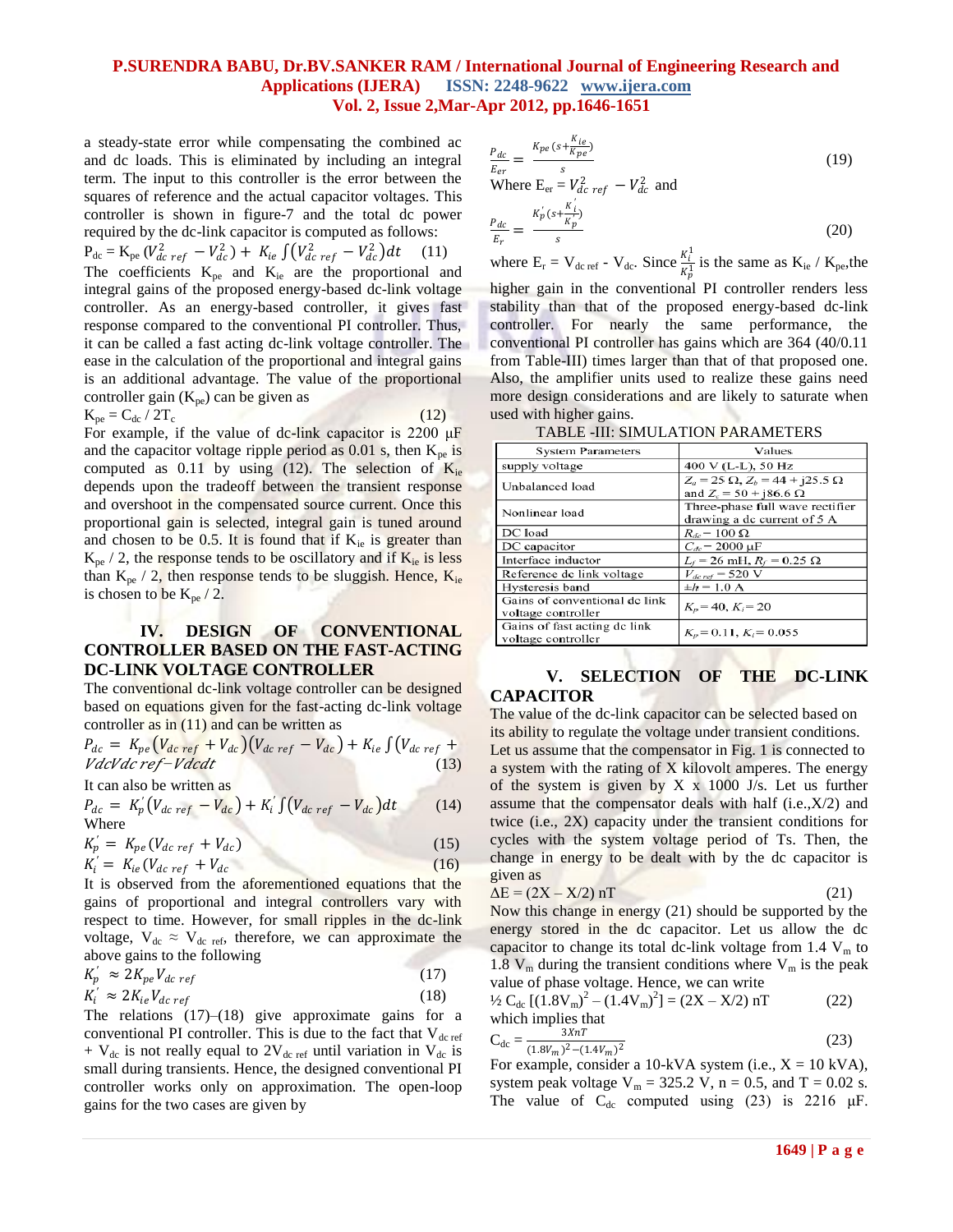Practically, 2000 μF is readily available and the same value has been taken for simulation and experimental studies.

# **IV MATLAB/SIMULINK MODELING AND SIMULATION RESULTS**

Figure-8 shows the Matab/Simulink power circuit model of DSTATCOM. It consists of five blocks named as source block, non linear load block, control block, APF block and measurements block. The system parameters for simulation study are source voltage of 11kv, 50 hz AC supply, DC bus capacitance 1550e-6 F, Inverter series inductance 10 mH, Source resistance of 0.1 ohm and inductance of 0.9 mH. Load resistance and inductance are chosen as 30mH and 60 ohms respectively.



Figure-8 Matlab/Simulink power circuit model of DSTATCOM

Fig. 9 shows the phase-A voltage of five level output of level shifted carrier PWM inverter.



Fig. 10 five level PSCPWM output

Figure-10 shows the three phase source voltages, three phase source currents and load currents respectively without DSTATCOM. It is clear that without DSTATCOM load current and source currents are same.



Figure-9 Source voltage, current and load current without DSTATCOM

Figure-11 shows the three phase source voltages, three phase source currents and load currents respectively with DSTATCOM. It is clear that with DSTATCOM even though load current is non sinusoidal source currents are sinusoidal.



DSTATCOM

Figure-12 shows the DC bus voltage. The DC bus voltage is regulated to 11kv by using PI regulator.



Figure-12 DC Bus Voltage with PI controller